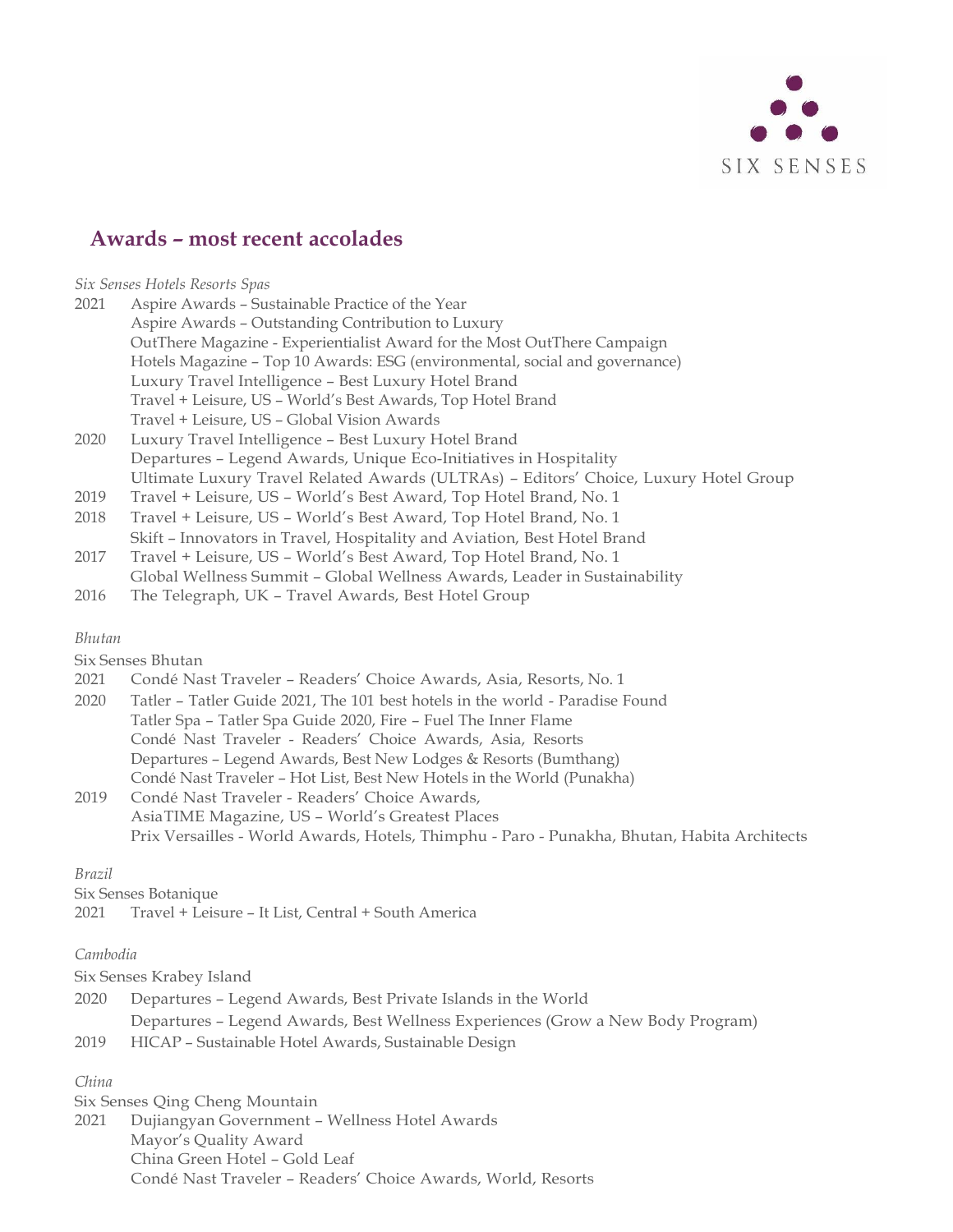2018 National Geographic Traveler, China – Golden Awards, Best Green Hotel Condé Nast Traveler, China - The Gold List, Best Wellness Getaways in China 2017 14th Golden Pillow Award, China - China's Top 10 Most Popular Resort Hotels Agoda, China - Gold Circle Award City Traveler, China – The Best Vacation Destination Hotel Award Condé Nast Traveler, China - The Gold List, Best Wellness Getaways in China Hurun Report, China - Best Luxury Resort Hotel in Chengdu in 2018, Best of Best Award National Geographic Traveler, China – 12th China Tourism Golden Awards, Golden Boutique Hotels SpaChina Awards, China - SpaChina Grand Jury Awards The Best Design Hotels, China - Best Spa AwardsThe Bund, The Best Design Hotels Award The Wow Selection, China – The Reputation Wow Travel + Leisure, China – 2017 Travel Awards, China's Best Boutique HotelsTripadvisor, China – Certificate of Excellence Voyage, China – Top 50 Hotels in China 2016 13<sup>th</sup> Golden Pillow Award, China - China's Top 10 Most Popular Resort Hotels Kin Pan Award, China – The Best Hotel of 2016 in Southwest of China National Geographic Traveler, China – 11<sup>th</sup> China Tourism Golden Awards, Golden Resort Hotels Sina.com, China – The Sina's Best Taste Awards, Best Resort Hotel Spa China Awards, China - Best Destination Spa of the Year Spafinder Wellness Travel Awards - Best New Spa & Wellness Property Travel + Leisure, China - China Travel Awards, China's Best Boutique Hotels Travel Info - Best Eco Friendly Hotel Voyage, China – Best Hotels of China Top 50 2015 National Geographic Traveler, China

China Tourism Golden Awards, New Hotel Travel+, China – China Travel Awards, Best New Hotels Voyage, China – Best Hotel & Resort Value Award, China Top 50 "Must Try" Hotel

## *Fiji*

Six Senses Fiji

- 2018 HICAP Sustainable Hotel Awards, Climate Action Category TIME Magazine - World's Greatest Places Top 100
- 2017 ULTRA Wellness, US Luxury Travel Advisor Awards of Excellence
- 2016 The Solar Electricity Association, NZ Best Solar PV Off Grid Implementation

## *Indonesia*

Six Senses Uluwatu, Bali

- 2020 Condé Nast Traveler Readers' Choice Awards, Asia, Resorts
- 2019 Condé Nast Traveler Readers' Choice Awards, Indonesia

## *Maldives*

Six Senses Laamu

- 2021 Skål International Sustainable Tourism Awards, winner of Marine and Coastal Category World Travel Market Responsible Tourism Awards – Global Gold Award for Reducing Plastic Waste in the Environment Condé Nast Traveler – Readers' Choice Awards, Indian Ocean, Resorts Travel + Leisure, US – World's Best Awards, Top Hotels Resorts, Asia Travel + Leisure, US – World's Best Awards, Top 100 Hotels in the World 2020 Stelliers Awards – Hotelier of the Year, Sustainability, Adam Tholhath
- 2019 World Tourism Market Responsible Tourism Awards Best for Wildlife & Nature Conservation Maldives Travel Awards, Maldives – Leading Eco Resort Condé Nast Traveller, Middle East – Reader's Choice Awards, Favorite Spa Retreat Harper's Bazaar Malaysia – Spa Awards, Best Personalized Wellness Program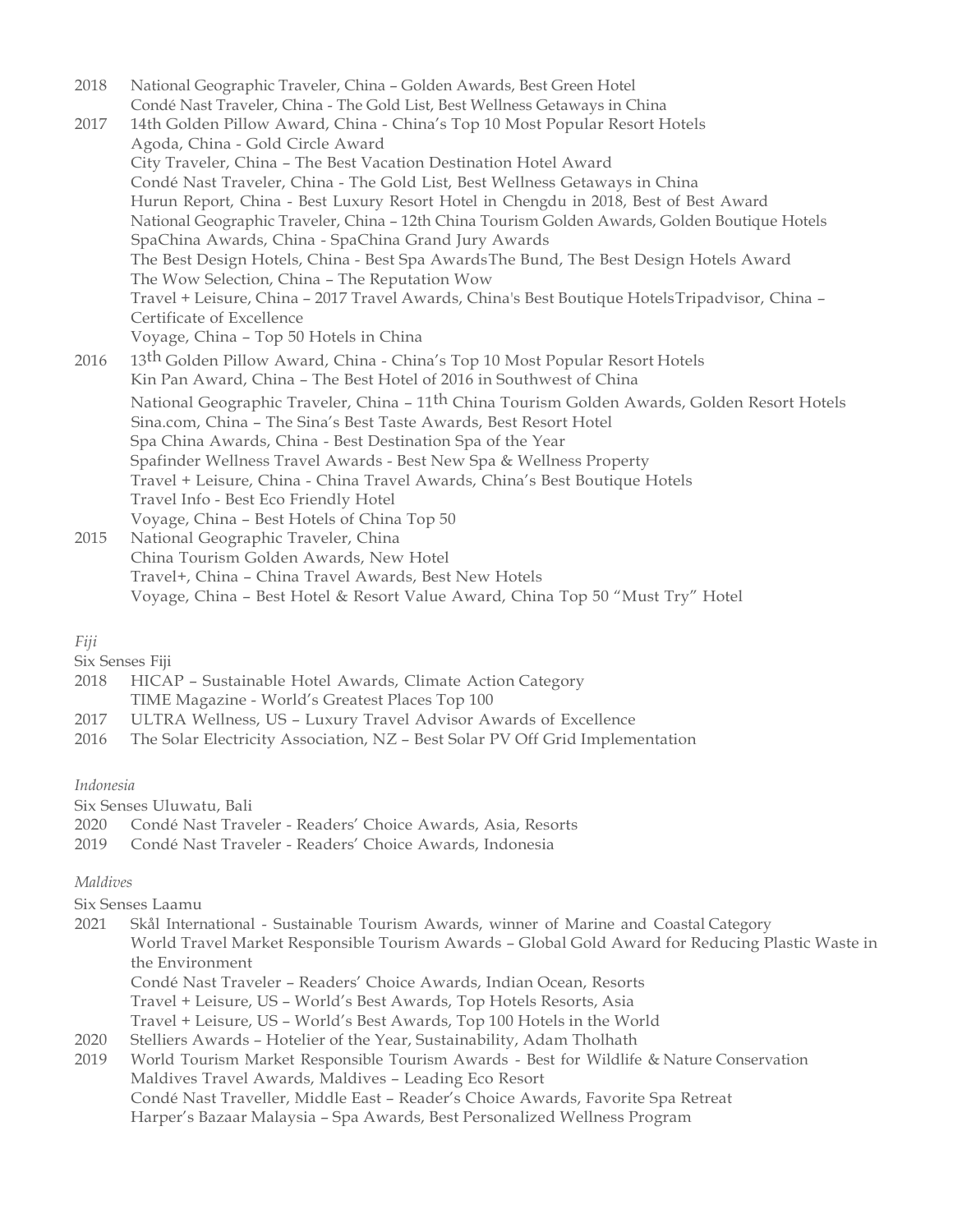2018 Skål International - Sustainable Tourism Awards, winner of Marine and Coastal Category Condé Nast Traveler - Readers' Choice Awards, Indian Ocean Green Hotelier, UK - Green Hotelier Awards, winner of the Green Hotelier Awards for community Trip Advisor, US - Travelers' Choice Awards, Top 10 Hotels in Maldives Trip Advisor, US - Travelers' Choice Awards, Top 10 Luxury Hotels in Maldives

- 2017 Asia Dive Expo, SG BlueGreen360 Hotel/Resort of the Year AsiaSpa Awards - Eco-Hotel/Resort of the Year Condé Nast Traveler, China – The Gold List, Top 5 Resorts in Maldives Condé Nast Traveler - Readers' Awards, Overseas Hotel Spas Maldives Travel Awards, Maldives - Leading CSR Program The Style Junkies Awards, NL - Exotic Escape Trip Advisor, US – Travelers' Choice Awards, Top 25 Hotels in Asia Trip Advisor, US – Travelers' Choice Awards, Maldives
- 2016 Condé Nast Traveler- Readers' Awards, Overseas Hotel Spas
- 2015 Elegant Resorts, UK Best General Manager Award Trip Advisor, UK – Travellers' Choice, Top Luxury Hotels 2014 Linara Travel, UK – Maldives Awards, Best Dessert Bar
- Linara Travel, UK Maldives Awards, Best Director of Sales Linara Travel, UK – Maldives Awards, Best General Manager Maldives Travel Awards - Leading Spa, Wellness Brand and Chain Trip Advisor, UK – Certificate of Excellence

*Oman*

Six Senses Zighy Bay

- 2021 Condé Nast Traveler Readers' Choice Awards, Middle East, Resorts, No. 1 World Traveler, ME – Readers' Award, Best Hotel for Sustainability in the Middle East
- 2020 Condé Nast Traveler Readers' Choice Awards, Middle East, Resorts
- 2019 Condé Nast Traveler Gold List
- 2018 Condé Nast Traveler Readers' Awards, The World's Top 100 Condé Nast Traveler - Readers' Awards, Overseas Hotels Spas Condé Nast Traveller, Middle East - Gold List, For The Love … of being in the middle of nowhere
- 2017 Condé Nast Traveler, China Gold List, Top Resorts in Oman Condé Nast Traveller, Spain – Best Health and Wellness International Hotel Condé Nast Traveler – Gold List, Coastal Hotels Condé Nast Traveler – Gold List, The 20 Best Hotels in the World Condé Nast Traveler - Readers' Awards, Overseas Hotel Spas Condé Nast Traveler - Readers' Awards, The World's Top 100
- 2016 Condé Nast Traveller, Middle East The Gold List Condé Nast Traveler - Readers' Awards, Overseas Hotel Spas Condé Nast Traveler - Readers' Awards, The World's Top 100 Condé Nast Traveler – The World's Best Family Hotels Sunday Telegraph, UK – The World's Top 50 Adventure and Travel Destinations
- 2015 Condé Nast Traveler Readers' Awards, Overseas Hotel Spas, Winner Condé Nast Traveler - Readers' Awards, The World's Top 100 Connoisseur's Circle magazine, RU – Hospitality Awards, Best Spa Hotel 2014 Condé Nast Traveler – Spa Awards, Most Effective Reboot Trip Advisor, UK – Certificate of Excellence

*Portugal*

Six Senses Douro Valley

- 2021 Condé Nast Traveler Readers' Choice Awards, World, Resorts Travel + Leisure, World's Best Awards, Top 5 Resort Hotels in Spain and Portugal
- 2020 Condé Nast Traveler Readers' Choice Awards, World, Destination Spa Resorts Departures – Legend Awards, Best Wellness Experiences (Grow a New Body Program) Condé Nast Traveler – Gold List
- 2019 Great Wine Capital Global, France Best of Wine Tourism, Sustainable Wine Tourism Practices Condé Nast Traveler - Readers' Choice Awards, Spa U.S. News & World Report – 2019 Best Hotels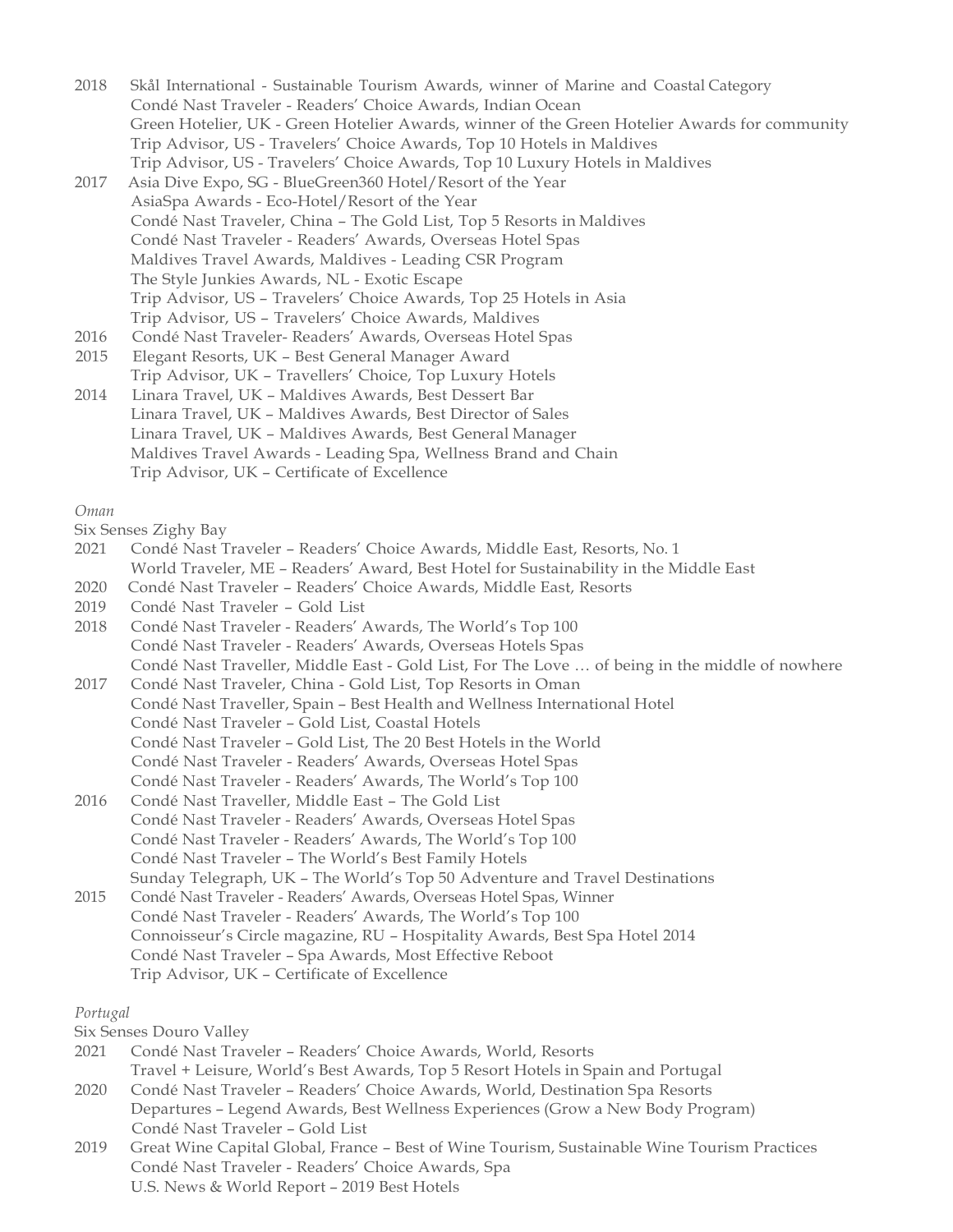2018 Foundation for Environmental Education - Green Key, Sustainable Tourism in Portugal Travellers World, GM – Readers' Choice, European Resort, No. 1 Condé Nast Traveler - Readers' Awards, The World's Top 100 Condé Nast Traveler - Readers' Awards, Overseas Holiday Hotels – Europe, Turkey & Russia Travel + Leisure, US - World's Best Award, Top 10 Resort Hotels in Europe Condé Nast Traveler, US - Gold List, Editors' Favorite Hotels in the World Virtuoso Travel – Best Hotel Award, Sustainable Tourism Leadership 2017 Condé Nast Traveler, Spain - Awards, Best Health and Wellness International Hotel Condé Nast Traveler, US – Gold List, Editors' Favorite Hotels in the World Condé Nast Traveller - Readers' Awards, Europe, Turkey and Russia Condé Nast Traveler - Readers' Awards, The World's Top 100 Gala, Germany - Gala Spa Awards, Innovative Spa Concepts Gallivanter's Guide, UK – Reader's Choice, Best European Resort Hotel Trip Advisor, US – Travelers' Choice Awards, No. 1 in Portugal Virtuoso, US - Best of The Best Awards, Best Achievement in Design Award 2016 Condé Nast Traveler, China - The Hot List, Best Food Hotels Condé Nast Traveler - Spa awards, Most indulgent Spa Condé Nast Traveler – Readers' Choice Awards, Top Resorts in Europe Condé Nast Traveler – The Hot List Condé Nast Traveler - Readers' Awards, Overseas Holiday Hotels in Europe, Turkey & Russia Condé Nast Traveler – The Spa Guide, Most Indulgent Escape Gallivanter's Guide, UK - Awards for Excellence, Editor's Choice Gallivanter's Guide, UK – Reader's Choice, Best European Resort Hotel Spafinder Wellness365, US - Travel Awards, Best in Portugal Travel + Leisure, US – Best Places to TravelTravel + Leisure, US – It List

*Seychelles*

Six Senses Zil Pasyon

- 2021 Condé Nast Traveler Readers' Choice Awards, Indian Ocean, Resorts
- 2020 Condé Nast Traveler Readers' Choice Awards, Indian Ocean, Resorts Departures – Legend Awards, Best Private Islands in the World Departures – Legend Awards, Over the Top Suites (Four Bedroom Private Residence) 2019 Condé Nast Traveler - Readers' Choice Awards, Spa
- Condé Nast Traveler Spa Guide 2019 Best Spas, For Your Spirit 2018 Condé Nast Traveler, China – Gold List Awards, Best Island Hotels Condé Nast Traveler - Readers' Awards, Overseas Holiday Hotels – The Middle East, Africa & The Indian Ocean Prix Versailles - Continental winners Africa and West Asia, Special Prize Exterior, Hotels Prix Versailles – World winner, Special Prize Exterior, Hotels Town & Country, US - The T&C Hotel Awards, The Best New Hotels in the World Seychelles Hospitality and Tourism Association, Seychelles – Sustainability Award, Mainstreaming Best Practices
- 2017 Air France Madame, France Gold List Condé Nast Traveler - Readers' Awards 2017, Middle East, Africa and Indian Ocean Condé Nast Traveler – The Hot List 2017, World's Best New Hotels Hotel & Lodge Magazine, France – Hotel & Lodge Awards, Best Resorts Sleeper Magazine – UK – AHEAD MEA – Landscaping & Outdoor Spaces Sleeper Magazine – UK – AHEAD MEA – Suite Tatler Spa, UK - Tatler Spa Awards, Tropical Turnaround The Telegraph, UK – The Best Luxury Beach Holidays to take in 2017 The ULTRAs, UK - The Editor's Award, Best New Hotel in the World

*Spain*

Six Senses Ibiza

2021 AHEAD Awards – Landscaping & Outdoor Spaces AHEAD Awards – Spas & Wellness Tatler Spa Guide – Spiritual Awakening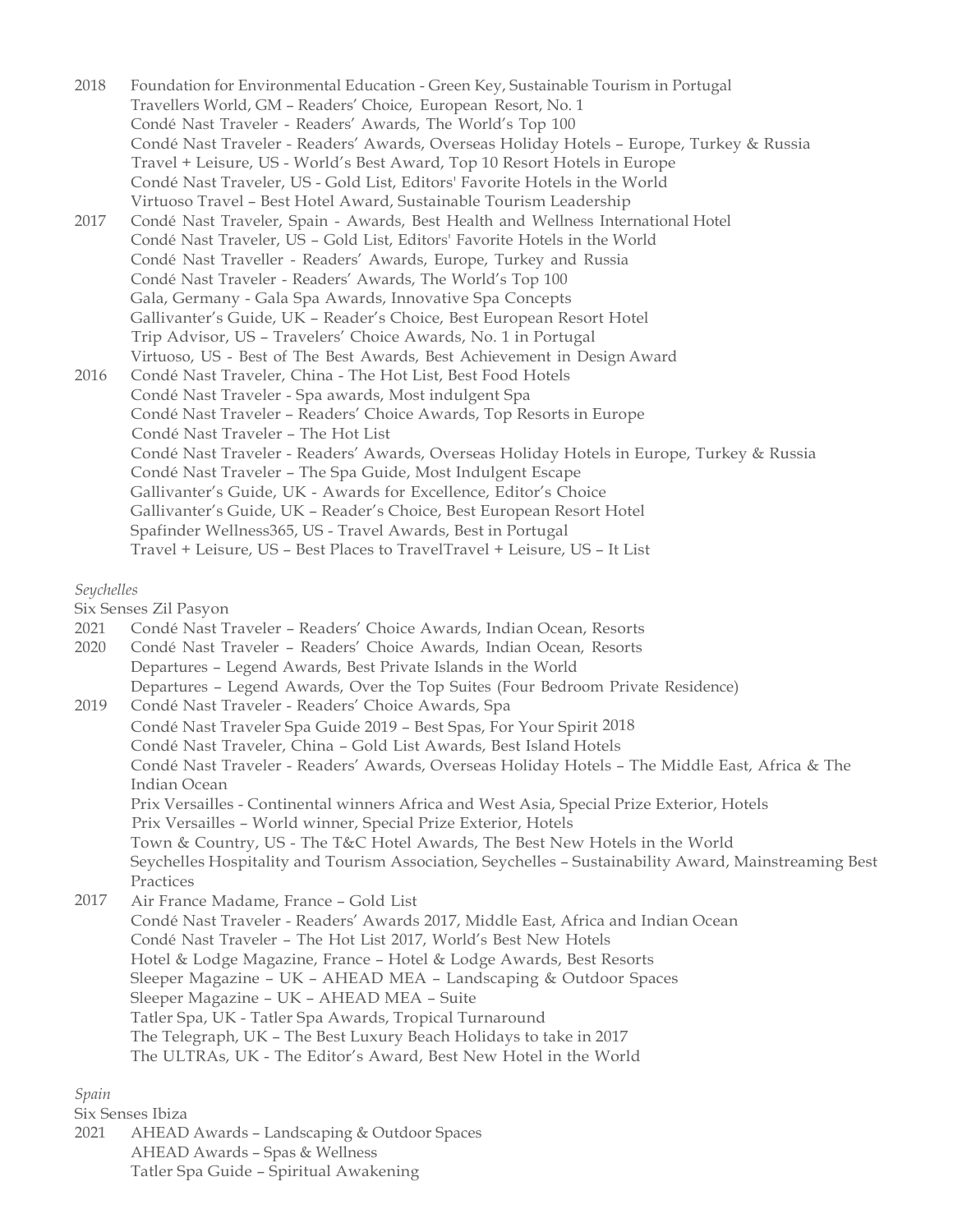## *Thailand*

Six Senses Samui

- 2017 Exotiq Thailand Best of the best, TH Gold Award Winner for Samui's Best Boutique Hotel Smart Travel Asia, China - Best in Travel, Best Spa Hotel in Asia, Thailand Green Excellence Awards UK – Winner of Hotel Category Top Hotel Magazine's Coolster Pool Awards
- 2016 TripAdvisor Award, UK Certificate of Excellence
- 2015 Thailand Tourism Awards, Thailand Award of Excellence for Health Tourism,Health & Resort Spa in Southern Thailand Region Thailand Tourism Awards, Thailand - Hall of Fame Award for Health Tourism,Health & Resort Spa in Southern Thailand Region
- 2014 Smart Travel Asia, China Best in Travel, Ninth Best Spa/Hotel and Resort in Asia TripAdvisor Award, UK - Winner of Certificate of Excellence award - Dining on the Rocks TripAdvisor Awards, UK - Certificate of Excellence

Six Senses Yao Noi

- 2022 Condé Nast Traveler Gold List, The Best Hotels and Resorts in the World, Asia
- 2020 Condé Nast Traveler Readers' Choice Awards, Asia, Resorts HICAP – Sustainable Hotel Awards, Positive Community Impact (Property) Condé Nast Traveler - Readers' Choice Awards, Thailand
- 2018 Condé Nast Traveler Readers' Awards, The World's Top 100 Condé Nast Traveler - Readers' Awards, Overseas Hotels Spas Condé Nast Traveler - Readers' Awards, Overseas Holiday Hotels – Asia & The Indian Subcontinent Travel + Leisure, US - World's Best Award, Top 10 Resort Hotels in Southeast Asia, No.1 Expat Living, HK – Readers' Choice, Best Hotel (Romantic Getaway) TripAdvisor, UK – Travellers' Choice, Thailand
- 2017 Thailand Green Excellence Awards UK Winner of Hotel Category TripAdvisor, UK – Travellers' Choice, Thailand
- 2016 Traveller's World magazine, Germany Reader's Choice, Top 10 Most Beautiful Resorts 2015 Condé Nast Traveler - Readers' Awards 2015, Best Hotel in Asia & the Indian Subcontinent Condé Nast Traveler - Readers' Awards 2015, The World's Top 100 Traveller's World magazine, Germany – Reader's Choice, Top 10 Most Beautiful Resorts
- 2014 21st Century Media and Zanadu, China Best Hotel Pool Luxury Travel magazine, AUS – Gold List, Best Overseas Health and Wellness Property Trip Advisor, UK – Certificate of Excellence

*Turkey*

Six Senses Kaplankaya

- 2021 Condé Nast Traveler Readers' Choice Awards, Europe, Resorts
- 2020 Departures Legend Awards, Best Wellness Experiences (Grow a New Body Program)
- 2019 Hotel & Lodge Magazine World's Best Resort Award Condé Nast Traveler Spa Guide 2019 – Best Spas, For a Fresh Boost

Six Senses Kocatas Mansions

2020 Tatler – Tatler Guide 2021, The 101 best hotels in the world – City of Stars Departures – Legend Awards, Best New Hotel Openings in Major Cities Around the World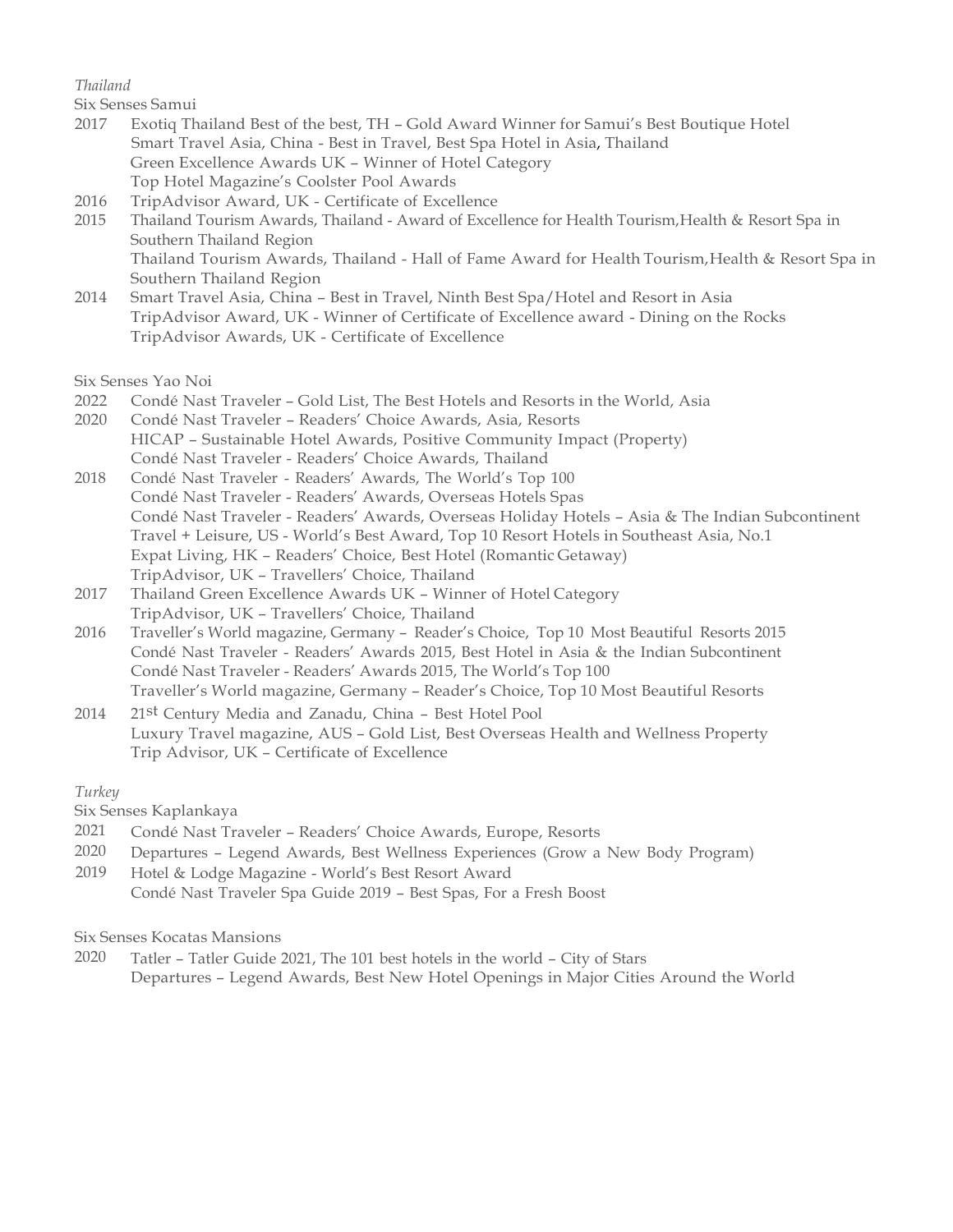## *Vietnam*

Six Senses Con Dao

- 2021 Travel + Leisure, US – World's Best Awards, Top Southeast Asia Resort Hotel, No. 1
- 2018 Trip Advisor, UK - Travellers' Choice Award
- ASEAN Tourism Forum, Vietnam– ASEAN Green Hotel Award
- 2017 Condé Nast Traveler, China Gold List, Top Resorts in Vietnam
- Trip Advisor, UK Travellers' Choice
- 2016 Trip Advisor, UK Travellers' Choice, Top Luxury Hotels
- 2015 Trip Advisor, UK Travellers' Choice, Top Hotels
- 2014 Trip Advisor, UK Certificate of Excellence

Six Senses Ninh Van Bay

- 2021 World Spa and Wellness Awards Team of the year
- Condé Nast Traveler Readers' Choice Awards, Asia, Resorts
- 2018 Condé Nast Traveler Readers' Awards, Overseas Holiday Hotels Asia & The Indian Subcontinent
- 2017 Condé Nast Traveler Readers' Awards, Asia and The Indian Subcontinent
- Trip Advisor, UK Travellers' Choice, Top 25 Luxury Hotels
- 2016 Trip Advisor, UK Travellers' Choice, Top Hotels Trip Advisor, UK – Travellers' Choice, Top Luxury Hotels
- 2015 Agoda.com Gold Circle Award AsiaSpa Awards Eco-Resort of the Year Trip Advisor, UK – Travellers' Choice, Top 25 Hotels Trip Advisor, UK – Travellers' Choice, Top 25 Luxury Hotels

2014 ASEAN Tourism Standard – ASEAN Green Hotel Standard Huffington Post, UK – World's 10 Most Amazing Places for a Spa Treatment Robb Report, Vietnam – Special Award in the Best of the BestSmith Hotel Awards, UK – Sexiest Bedroom in the World The Guide Awards, Vietnam - Perfect Eco Luxury Resort Traveller's World magazine, Germany – Reader's Choice, Top 10 Resorts in the World Trip Advisor, UK – Certificate of ExcellenceTrip Advisor, UK – Top 25 Hotels Trip Advisor, UK – Top 25 Hotels for RomanceTrip Advisor, UK– Top 25 Luxury Hotels Vietnam National Administration of Tourism – Top 10 ASEAN Green Hotels

Vietnam Tourism Awards – Top 10 Five Star Hotels

# Evason Ana Mandara

- 2018 Trip Advisor, UK Travellers' Choice, Top Hotels
- 2017 Trip Advisor, UK Travellers' Choice, Top 25 Luxury Hotels
- 2016 Trip Advisor, UK Travellers' Choice, Top Hotels
- Trip Advisor, UK Travellers' Choice, Top Luxury Hotels
- 2015 Trip Advisor, UK Travellers' Choice, Top 25 Hotels for Romance Trip Advisor, UK – Travellers' Choice, Top 25 Luxury Hotels Trip Advisor, UK – Travellers' Choice, Top Hotels
- 2014 Trip Advisor, UK Certificate of Excellence Trip Advisor, UK – Travellers' Choice, Top Luxury Hotels

*Six Senses Spas*

Six Senses Spa Elounda

- 2021 World Spa and Wellness Awards Spa of the year Eastern Europe
- 2017 Condé Nast Traveler Readers' Awards, Overseas Hotel Spas

Six Senses Spa Six Senses Qing Cheng Mountain

2018 SpaChina – SpaChina Awards, Eco & Green Treatment of the Year